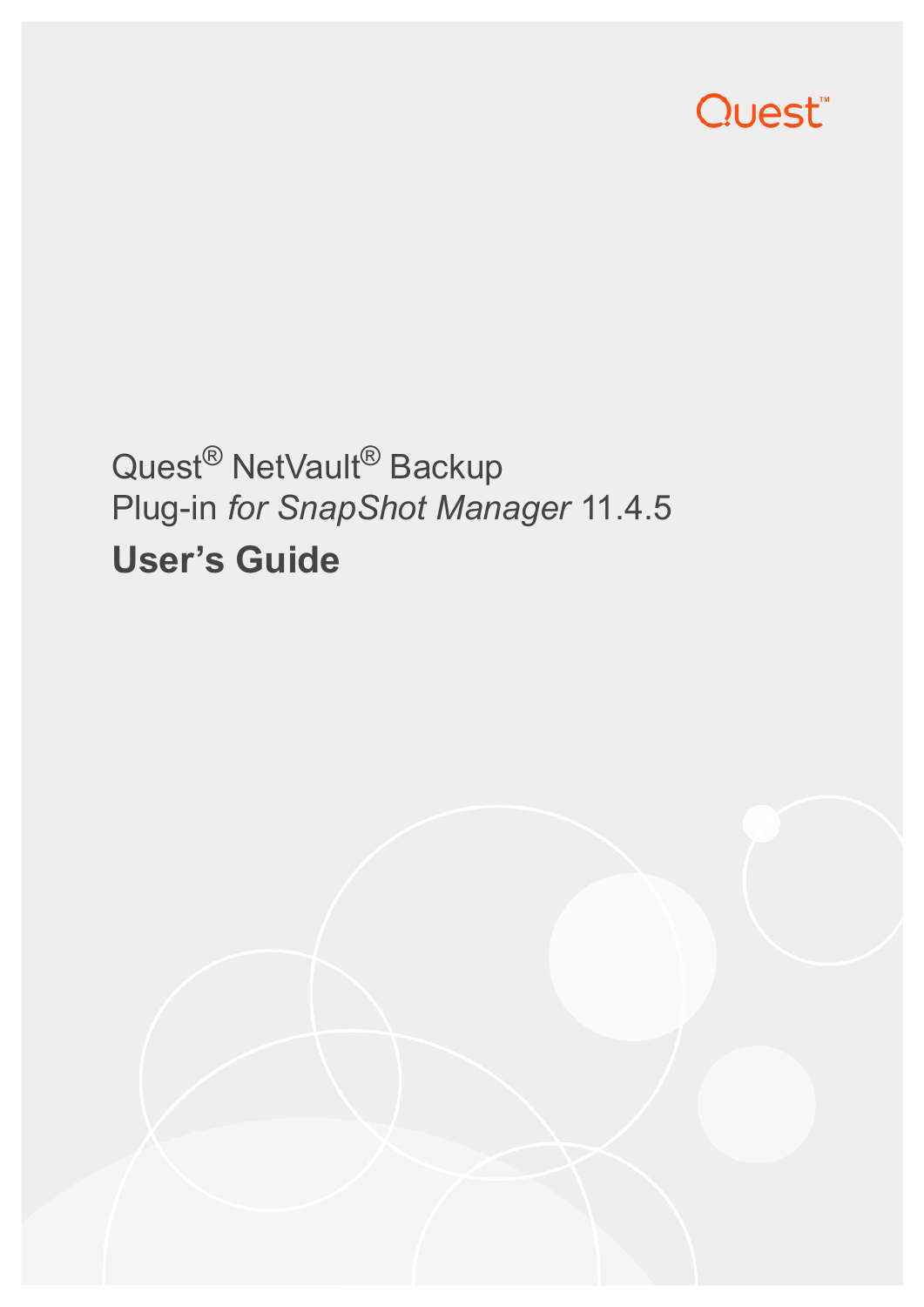#### **© 2017 Quest Software Inc.**

#### **ALL RIGHTS RESERVED.**

This guide contains proprietary information protected by copyright. The software described in this guide is furnished under a software license or nondisclosure agreement. This software may be used or copied only in accordance with the terms of the applicable agreement. No part of this guide may be reproduced or transmitted in any form or by any means, electronic or mechanical, including photocopying and recording for any purpose other than the purchaser's personal use without the written permission of Quest Software Inc.

The information in this document is provided in connection with Quest Software products. No license, express or implied, by estoppel or otherwise, to any intellectual property right is granted by this document or in connection with the sale of Quest<br>Software products. EXCEPT AS SET FORTH IN THE TERMS AND CONDITIONS AS SPECIFIED IN THE LICENSE<br>A EXPRESS, IMPLIED OR STATUTORY WARRANTY RELATING TO ITS PRODUCTS INCLUDING, BUT NOT LIMITED TO, THE IMPLIED WARRANTY OF MERCHANTABILITY, FITNESS FOR A PARTICULAR PURPOSE, OR NON-INFRINGEMENT. IN NO EVENT SHALL QUEST SOFTWARE BE LIABLE FOR ANY DIRECT, INDIRECT, CONSEQUENTIAL, PUNITIVE, SPECIAL OR INCIDENTAL DAMAGES (INCLUDING, WITHOUT LIMITATION, DAMAGES FOR LOSS OF PROFITS, BUSINESS<br>INTERRUPTION OR LOSS OF INFORMATION) ARISING OUT OF THE USE OR INABILITY TO USE THIS DOCUMENT, EVEN IF QUEST SOFTWARE HAS BEEN ADVISED OF THE POSSIBILITY OF SUCH DAMAGES. Quest Software makes no representations or warranties with respect to the accuracy or completeness of the contents of this document and reserves the right to make changes to specifications and product descriptions at any time without notice. Quest Software does not make any commitment to update the information contained in this document.

If you have any questions regarding your potential use of this material, contact:

Quest Software Inc. Attn: LEGAL Dept. 4 Polaris Way Aliso Viejo, CA 92656

Refer to our website [\(https://www.quest.com](https://www.quest.com)) for regional and international office information.

#### **Patents**

Quest Software is proud of our advanced technology. Patents and pending patents may apply to this product. For the most current information about applicable patents for this product, please visit our website at [https://www.quest.com/legal.](https://www.quest.com/legal)

#### **Trademarks**

Quest, the Quest logo, Join the Innovation, and NetVault are trademarks and registered trademarks of Quest Software Inc. For a complete list of Quest marks, visit [https://www.quest.com/legal/trademark-information.aspx.](https://www.quest.com/legal/trademark-information.aspx) All other trademarks and registered trademarks are property of their respective owners.

#### **Legend**

- **WARNING: A WARNING icon indicates a potential for property damage, personal injury, or death.**
- **CAUTION: A CAUTION icon indicates potential damage to hardware or loss of data if instructions are not followed.** Ţ
- **IMPORTANT NOTE**, **NOTE**, **TIP**, **MOBILE**, or **VIDEO:** An information icon indicates supporting information.f.

NetVault Backup Plug-in *for SnapShot Manager* User's Guide Updated - September 2017 Software Version - 11.4.5 NMG-101-11.4.5-EN-01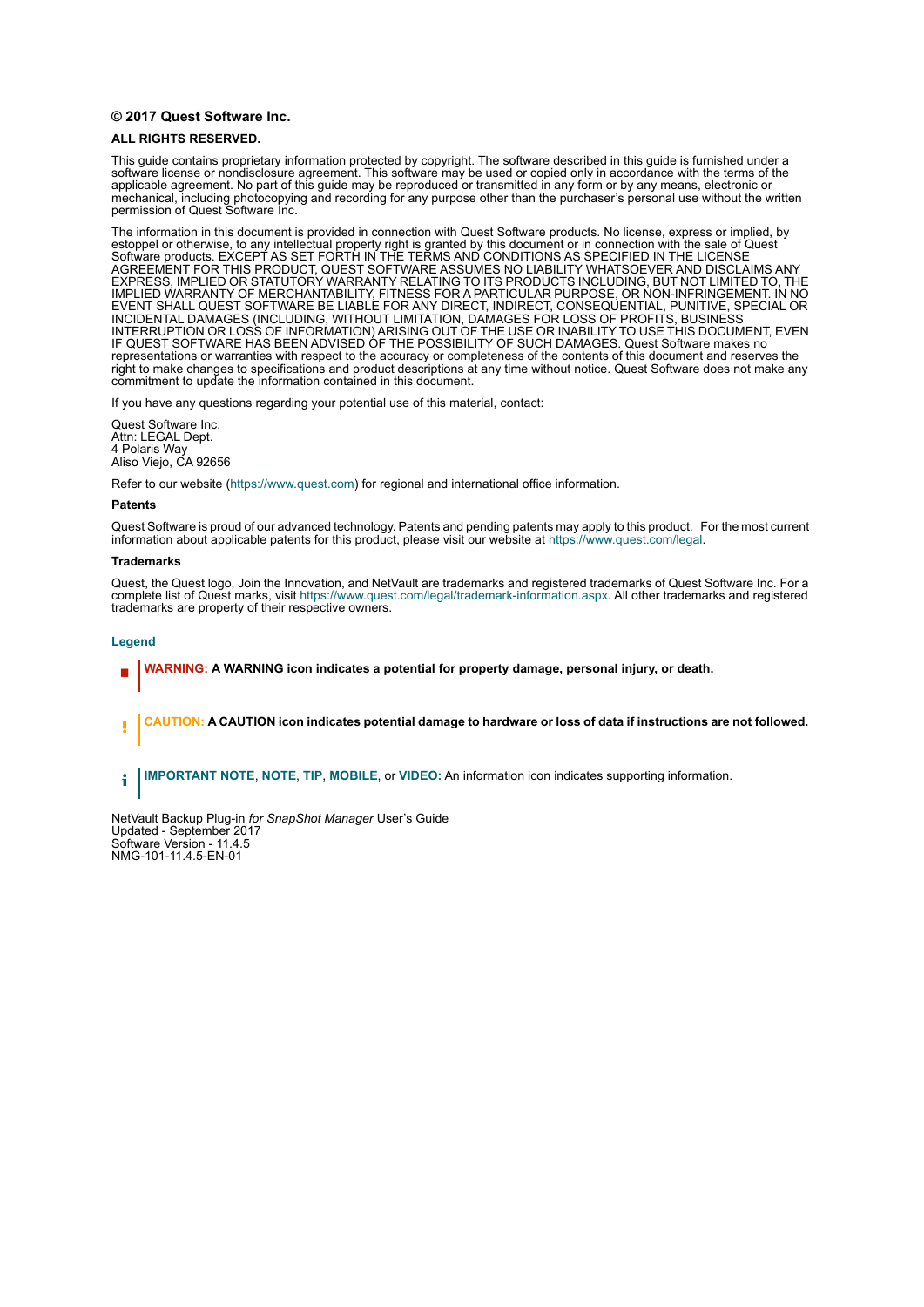### **Contents**

| Introducing NetVault Backup Plug-in for SnapShot Manager  4 |
|-------------------------------------------------------------|
|                                                             |
|                                                             |
|                                                             |
|                                                             |
|                                                             |
|                                                             |
|                                                             |
|                                                             |
|                                                             |
|                                                             |
|                                                             |
|                                                             |
|                                                             |
|                                                             |
|                                                             |
|                                                             |
|                                                             |
|                                                             |
|                                                             |
|                                                             |
|                                                             |
|                                                             |
|                                                             |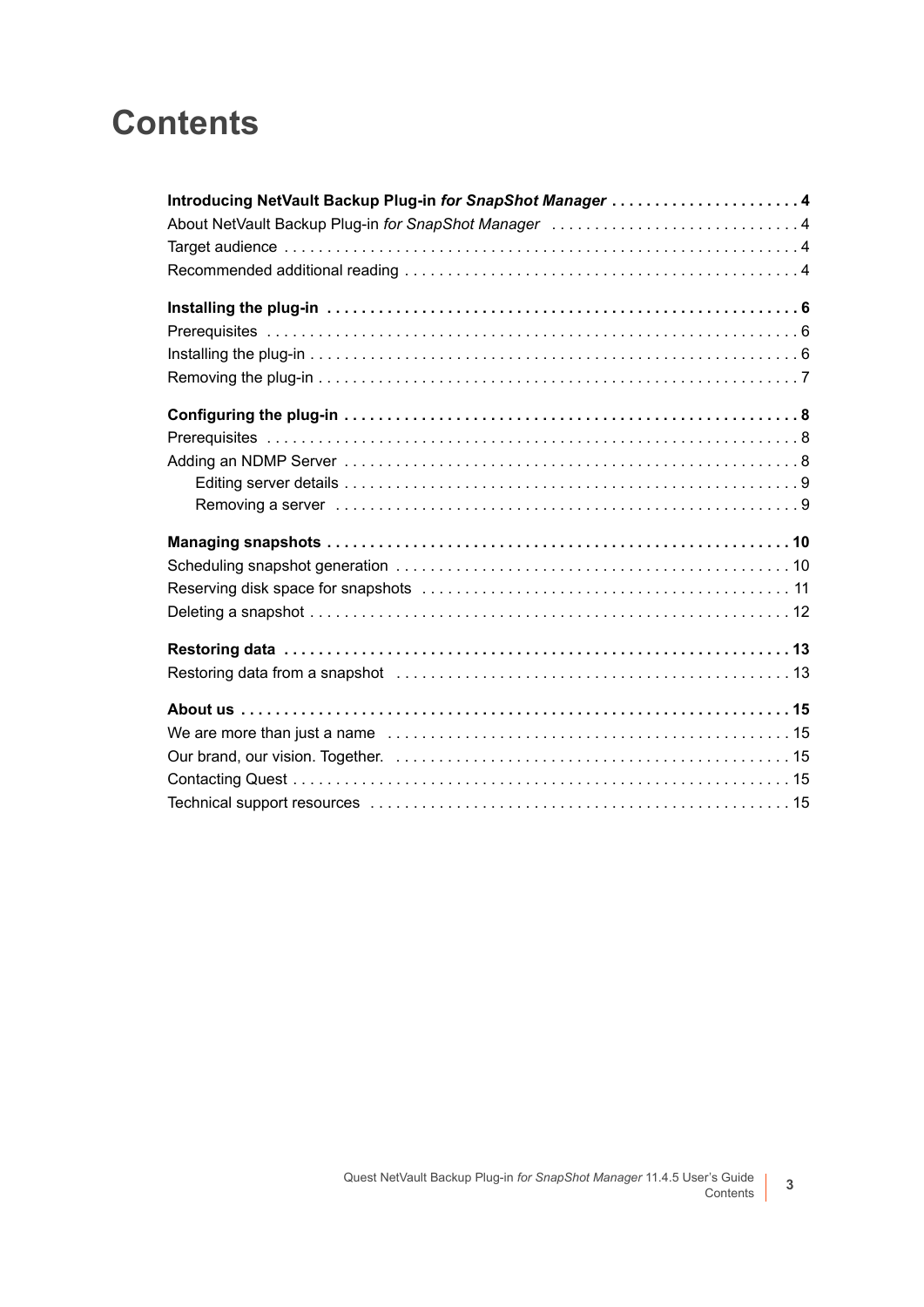# <span id="page-3-0"></span>**Introducing NetVault Backup Plug-in** *for SnapShot Manager*

- **•** [About NetVault Backup Plug-in for SnapShot Manager](#page-3-1)
- **•** [Target audience](#page-3-2)
- **•** [Recommended additional reading](#page-3-3)

# <span id="page-3-1"></span>**About NetVault Backup Plug-in** *for SnapShot Manager*

NetVault Backup Plug-in *for SnapShot Manager* (Plug-in *for SnapShot Manager*) allows you to generate, automatically schedule and recover snapshots through the NetVault Backup Console — a key factor in simplifying NetApp filer snapshot management as part of your overall data protection strategy.

Throughout this guide, various references to devices are made which all refer to an NDMP-enabled Network Appliance Filer. The devices noted include NDMP-enabled NAS Filer, NetApp Filer (or simply, Filer), and NDMP Server (the generic NetVault Backup term, describing this type of device).

# <span id="page-3-2"></span>**Target audience**

An understanding of the NDMP protocol, NetApp filers, and Snapshot Management are required to successfully use this plug-in.

### <span id="page-3-3"></span>**Recommended additional reading**

- **•** *Quest NetVault Backup Installation Guide*: This guide provides details on installing the NetVault Backup Server and Client software.
- **•** *Quest NetVault Backup Administrator's Guide*: This guide explains how to use NetVault Backup and describes the functionality common to all plug-ins.
- **•** *Quest NetVault Backup CLI Reference Guide*: This guide provides a description of the command-line utilities.
- **•** *Quest NetVault Backup Plug-in for NDMP Application Notes*: These notes provide filer-specific information. You can download these guides from<https://support.quest.com/technical-documents>.

**1**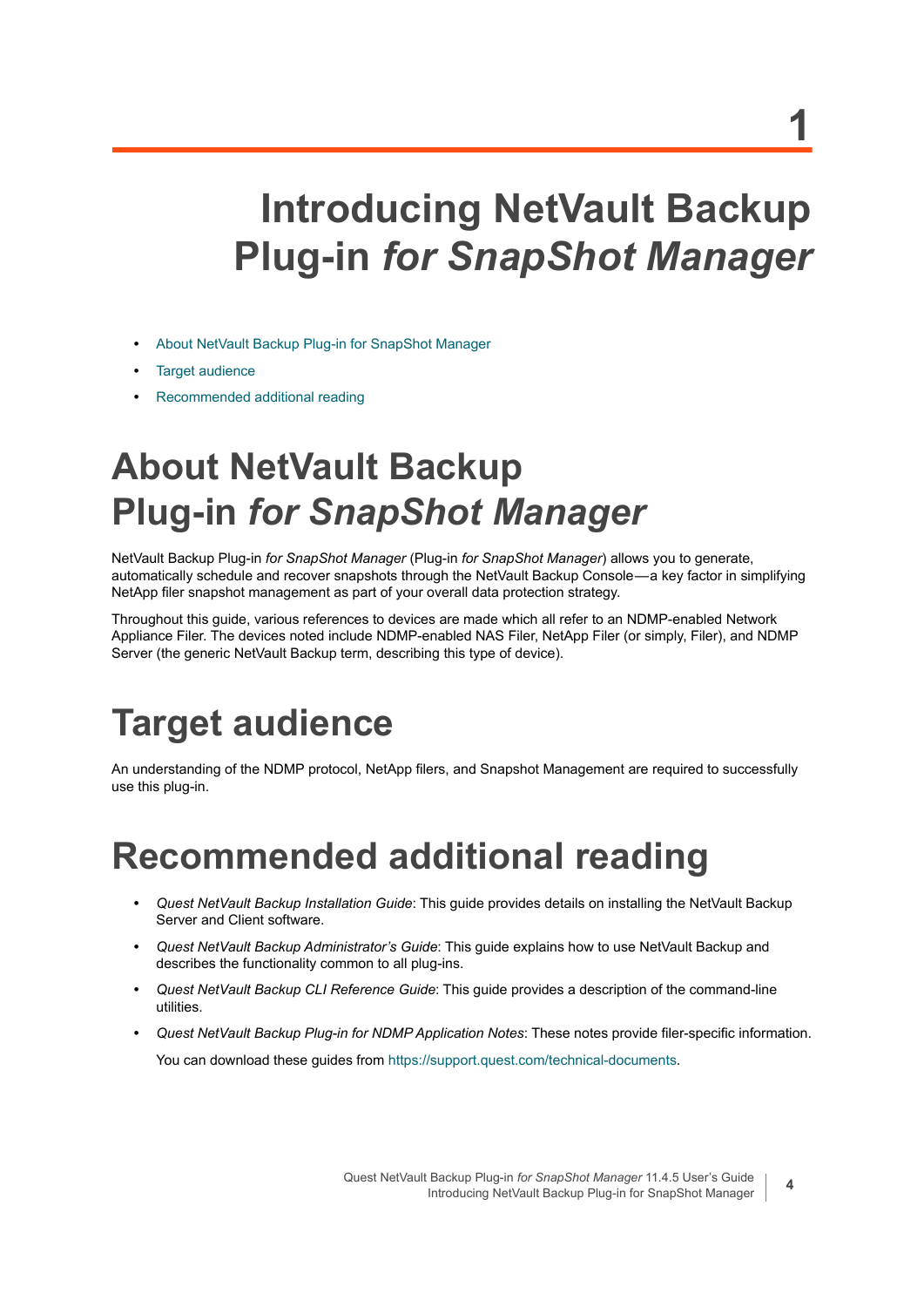**IMPORTANT:** Starting with 10.0, NetVault Backup provides a web-based user interface to configure,  $\ddot{\mathbf{i}}$ manage, and monitor your NetVault Backup system and installed plug-ins. The procedures described in this guide are intended for the new NetVault Backup WebUI. For procedures based on the NetVault Backup Console (user interface available with NetVault Backup 9.x and 8.x), see the documentation for an earlier version of the plug-in.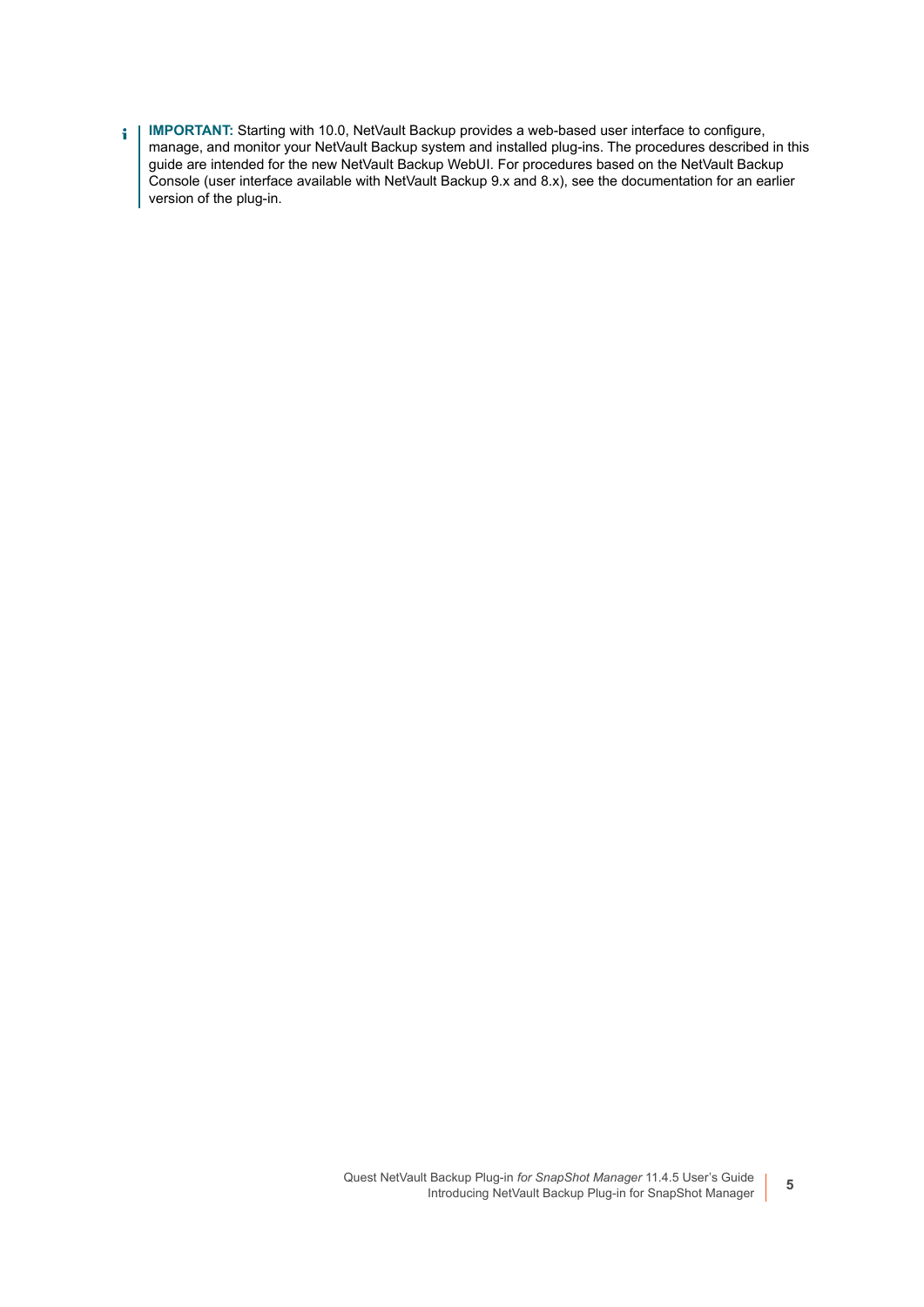**2**

**6**

# **Installing the plug-in**

- <span id="page-5-0"></span>**•** [Prerequisites](#page-5-1)
- **•** [Installing the plug-in](#page-5-2)
- **•** [Removing the plug-in](#page-6-0)

# <span id="page-5-1"></span>**Prerequisites**

Before installing the plug-in, you must complete the following tasks:

- **Install NetVault Backup Server**: The Plug-in *for SnapShot Manager* can only be installed on the NetVault Backup Server.
- **Install and Configure NetApp Snapshot Software:** The Snapshot software must be installed and properly configured on each NDMP Server (Filer) that is used with the plug-in.

## <span id="page-5-2"></span>**Installing the plug-in**

The Plug-in *for SnapShot Manager* only functions on a Server installation of NetVault Backup. For details on installing the NetVault Backup Server software, see the *Quest NetVault Backup Installation Guide*.

1 In the Navigation pane, click **Guided Configuration**, and then on the **NetVault Configuration Wizard** page, click **Install Plugins**. In the **NetVault Backup Clients** list, select the clients on which you want to install the plug-in. This method allows you to install the plug-in on multiple clients at the same time (if the selected clients are all the same type).

**NOTE:** When you select multiple clients, make sure that the plug-in binary file is compatible with the i OS and platforms of the target clients.

 $-$  or  $-$ 

In the Navigation pane, click **Manage Clients**. In the **NetVault Backup Clients** list, select the client on which you want to install the plug-in, and click **Manage**. At the lower-right corner of the Installed Software table, click the **Install Plugin** button (**C**).

- 2 Click **Choose Plug-in File**, and in the browse window, navigate to the location of the **".npk"** installation file for the plug-in (on the installation CD or the directory to which the file was downloaded from the website).
- 3 Select the file named **nss-x-x-x-x.npk** (**x-x-x-x** represents the version, build, and platform numbers), and click **Next** to begin installation.

After the plug-in is installed successfully, a message is displayed.

4 Close NetVault Backup (and the other open applications), and restart the system.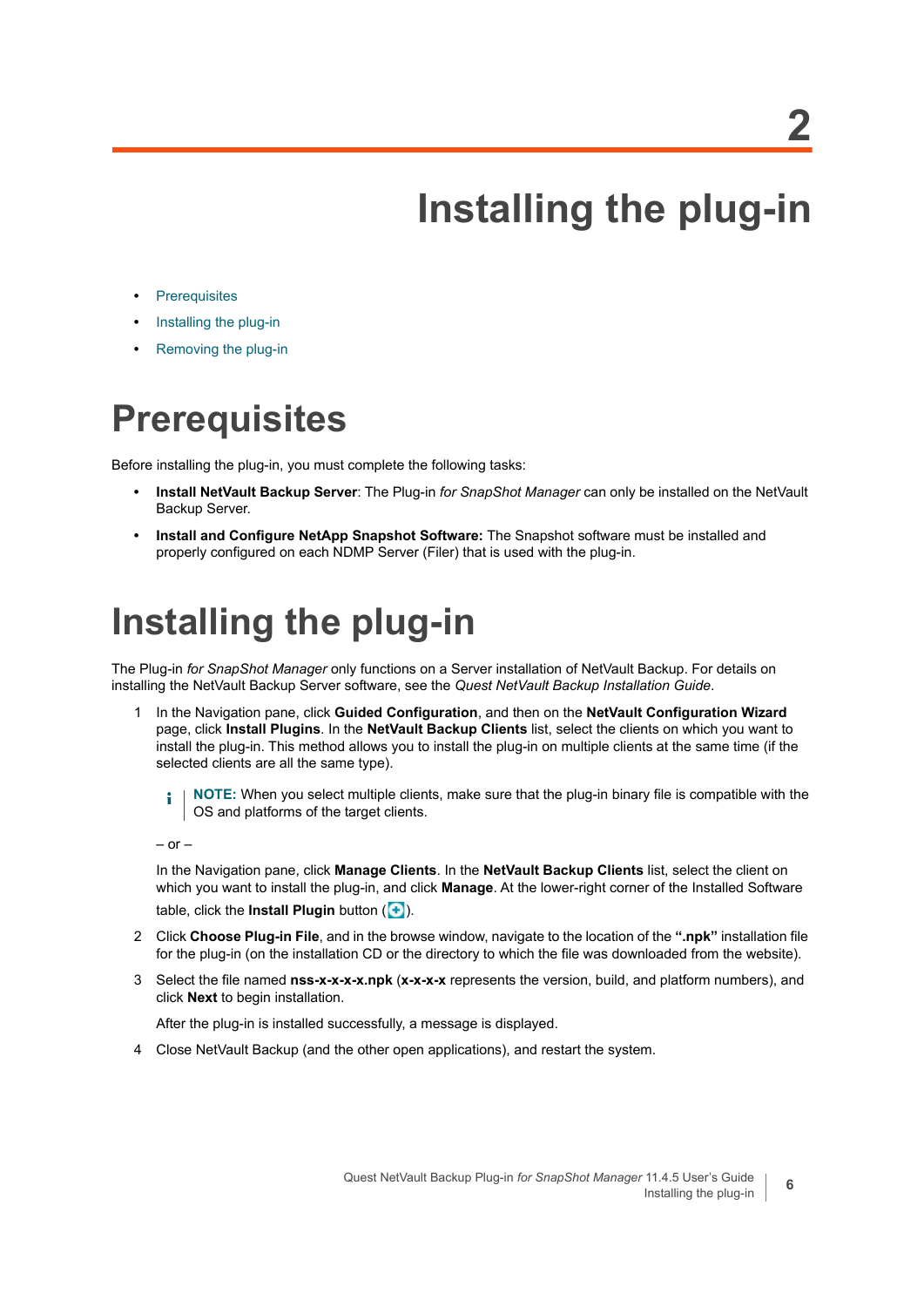# <span id="page-6-0"></span>**Removing the plug-in**

- 1 In the Navigation pane, click **Manage Clients**.
- 2 In the **NetVault Backup Clients** list, select the client on which the plug-in is installed, and click **Manage.**
- 3 In the **Installed Plug-ins** table, select **NDMP Snapshot Manager**, and click the **Remove Plugin** button  $\overline{(\bullet)}$ .
- 4 In the confirmation dialog box, click **Remove**.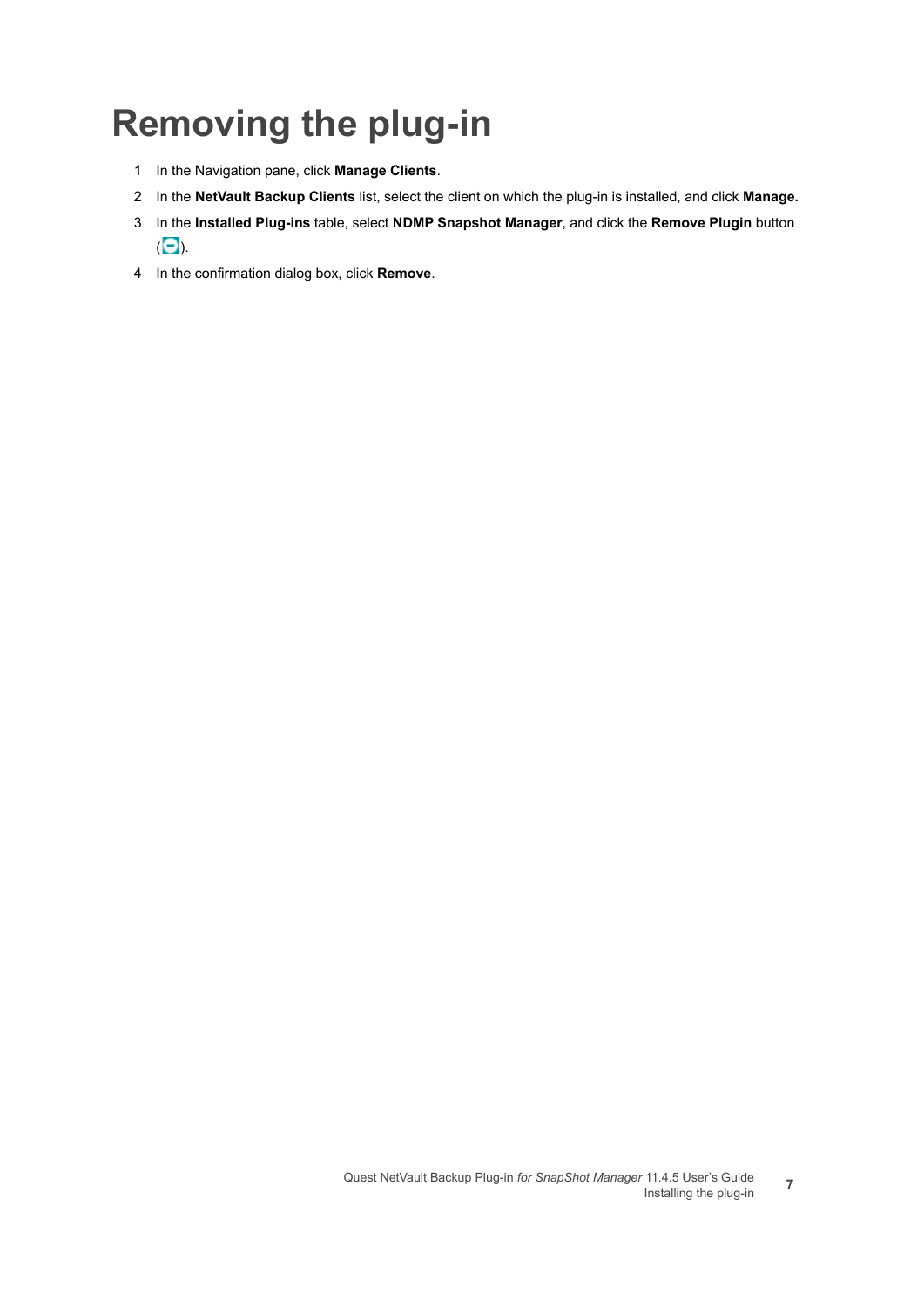**3**

**8**

# **Configuring the plug-in**

- <span id="page-7-0"></span>**•** [Prerequisites](#page-7-1)
- **•** [Adding an NDMP Server](#page-7-2)

# <span id="page-7-1"></span>**Prerequisites**

Before configuring the plug-in, you must complete the following tasks:

- **Install License for Plug-in** *for SnapShot Manager***:** The license key for the plug-in can be requested at <https://support.quest.com/>.
- **Install License for Snapshot Software:** A separate license must be installed on each filer that is used to restore snapshots generated with the Network Appliance Snapshot utility and Plug-in *for SnapShot Manager*.

To obtain Network Appliance-specific license information, start a telnet session into the applicable filer and issue the following command:

license

Due to the scope of NetApp Snapshot backup and recovery, a physical storage device (for example, a tape drive) is not required as the snapshots are stored on the filer's hard drive. However, for redundancy, you may choose to back up the actual snapshots onto physical media. To do so requires the use of the NetVault Backup Plug-in *for NDMP*. For more information about this plug-in, see the *Quest NetVault Backup Plug-in for NDMP User's Guide*.

### <span id="page-7-2"></span>**Adding an NDMP Server**

The initial configuration procedure involves adding a filer as an NDMP Server. This procedure must be completed for each target filer.

1 In the Navigation pane, click **Create Backup Job**.

 $-$  or  $-$ 

In the Navigation pane, click **Guided Configuration**, and then on the **NetVault Configuration Wizard** page, click **Create Backup Jobs**.

- 2 To open the **NetVault Backup Selections** page, click **Create New** next to the **Selections** list.
- 3 Open the NetVault Backup Server node, and select **NDMP Snapshot Manager**.
- 4 In the **Actions** list, click **Add Server**.
- 5 In the **NDMP Server** dialog box, configure the following settings.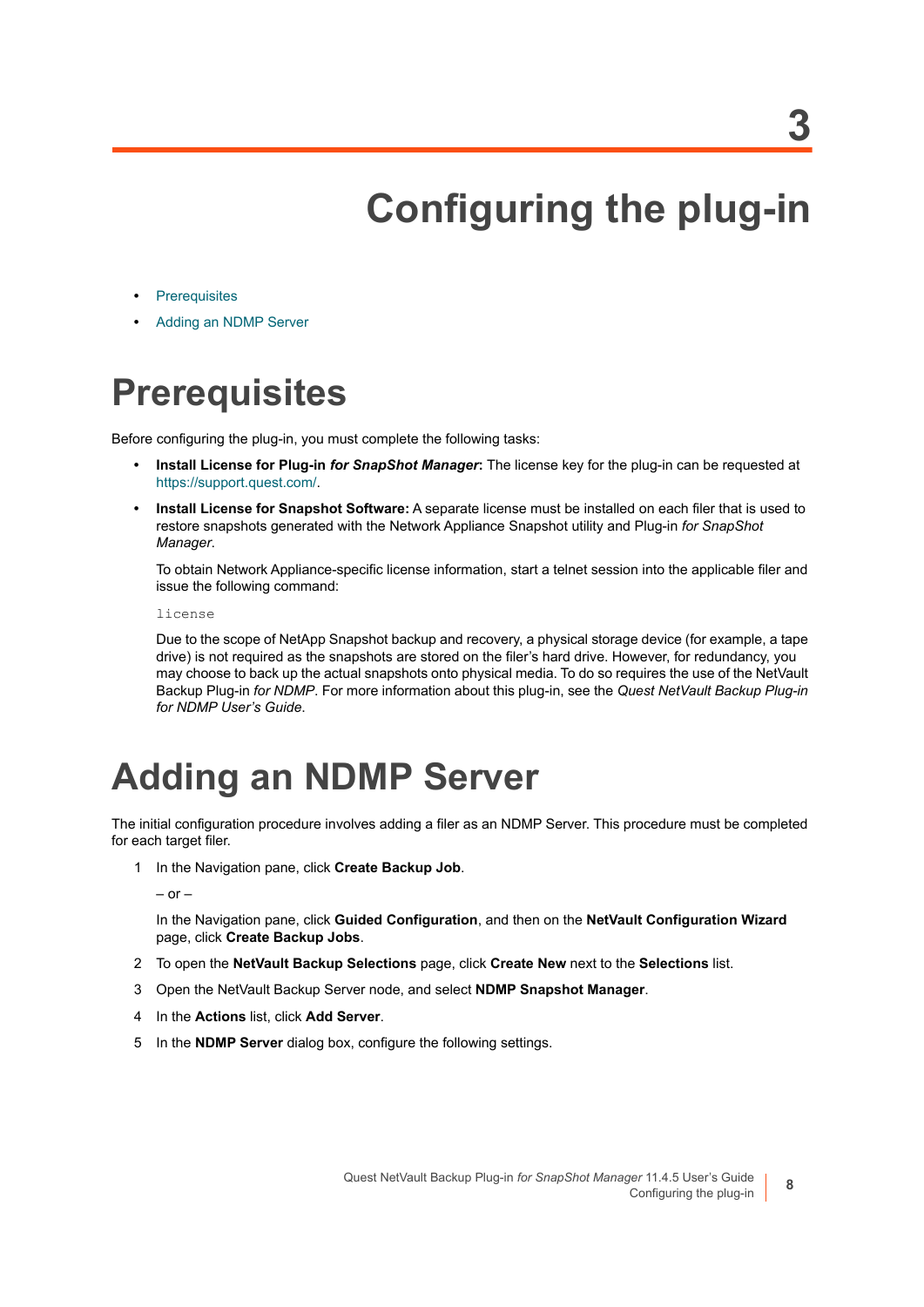#### **Table 1. Add NDMP Server**

| <b>Option</b>   | <b>Description</b>                                                                                                                                                 |
|-----------------|--------------------------------------------------------------------------------------------------------------------------------------------------------------------|
| <b>Name</b>     | Type a name for the filer. The filer name must be unique. You can assign the<br>actual name of the filer to easily identify it in the NetVault Backup environment. |
|                 | <b>NOTE:</b> You cannot change the server name after it is configured.                                                                                             |
| Address(es)     | Type the IP address of the filer. To configure multiple addresses, separate them<br>using a comma.                                                                 |
| Port            | By default, the filer is configured to listen on port number 10000.                                                                                                |
|                 | Unless otherwise required, do not change the listener port for the filer.                                                                                          |
| <b>Account</b>  | Specify a user account that can be used to log in to the filer. The user account<br>must have necessary privileges to perform NDMP backups and restores.           |
| <b>Password</b> | Type the password for the user account.                                                                                                                            |

6 To add the filer, click **OK**.

### <span id="page-8-0"></span>**Editing server details**

- 1 Start the Backup Job Wizard, and click **Create New** next to the **Selections** list.
- 2 Open the NetVault Backup Server node, and then open **NDMP Snapshot Manager**.
- 3 Select the filer, and in the **Actions** list, click **Edit Server**.
- 4 Reconfigure the applicable settings.

For more information about these settings, see Add NDMP Server.

Note the following:

- **▪** You cannot change the server name.
- **▪** To change the password, select the **New Password** check box, and type the password.
- 5 To save the new settings, click **OK**.

### <span id="page-8-1"></span>**Removing a server**

- 1 Start the Backup Job Wizard, and click **Create New** next to the **Selections** list.
- 2 Open the NetVault Backup Server node, and then open **NDMP Snapshot Manager**.
- 3 Select the filer, and in the **Actions** list, click **Remove Server**.
- 4 In the confirmation dialog box, click **OK**.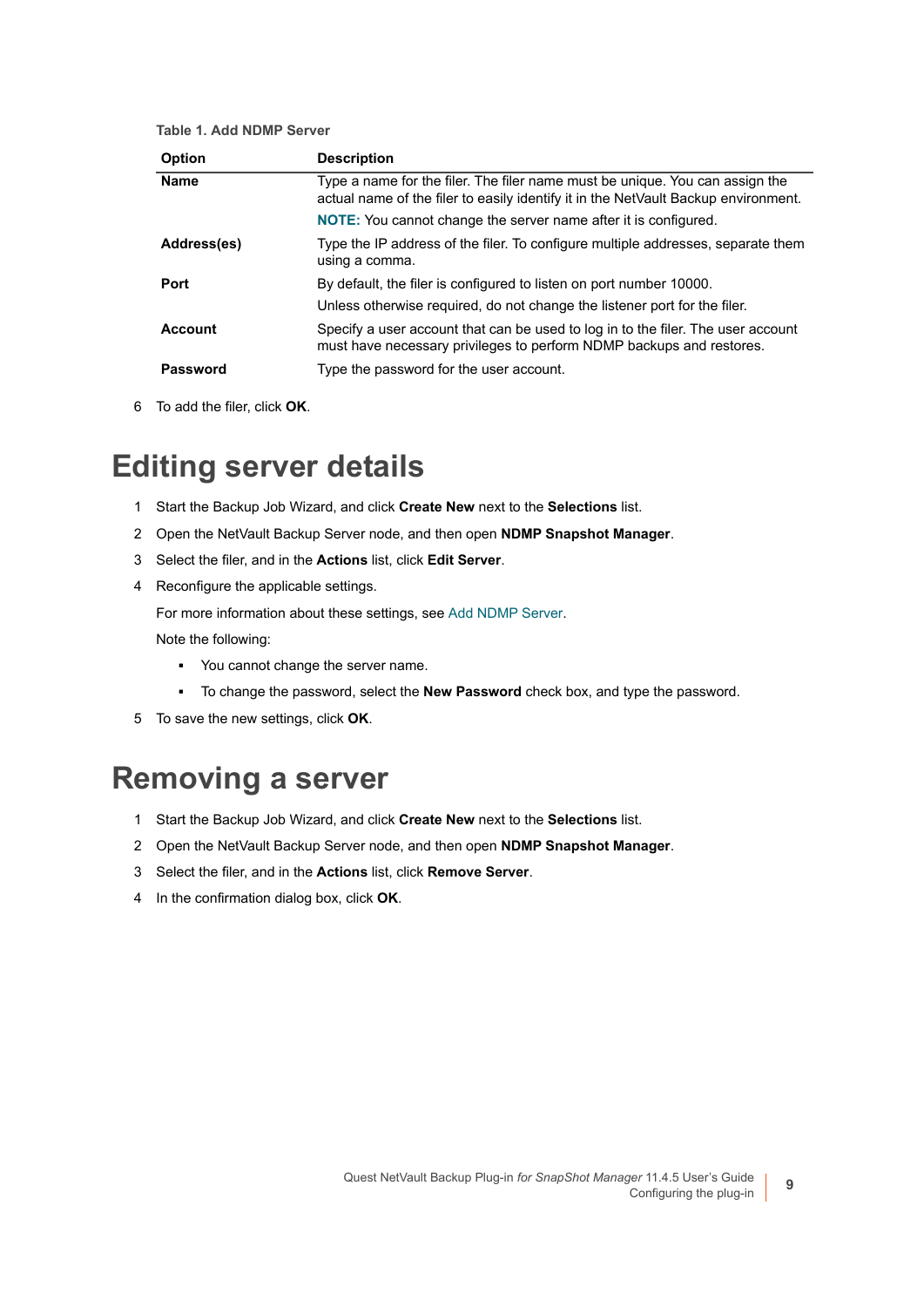# **Managing snapshots**

- <span id="page-9-0"></span>**•** [Scheduling snapshot generation](#page-9-1)
- **•** [Reserving disk space for snapshots](#page-10-0)
- **•** [Deleting a snapshot](#page-11-0)

### <span id="page-9-1"></span>**Scheduling snapshot generation**

- <span id="page-9-2"></span>1 Start the Backup Job Wizard, and click **Create New** next to the **Selections** list.
- 2 Open the NetVault Backup Server node, and then open **NDMP Snapshot Manager**.
- 3 In the list of added servers, open the applicable filer to display **Volumes** node.
- 4 To display the available volumes, open the **Volumes** node.
- <span id="page-9-3"></span>5 Select the volumes that you want to back up.
- 6 Select the **Volumes** node, and in the **Actions** list, click **Auto-Schedule**.
- 7 In the **Schedule Snapshot** dialog box, configure the following settings.

| <b>Option</b>                        | <b>Description</b>                                                                                                                                                                                                                                                                               |
|--------------------------------------|--------------------------------------------------------------------------------------------------------------------------------------------------------------------------------------------------------------------------------------------------------------------------------------------------|
| <b>Number of weekly</b><br>snapshots | Weekly Snapshots are taken each Sunday at 12:00 midnight. This setting<br>indicates how many snapshots are to be taken each week at this time before<br>replacing (overwriting) the first one.                                                                                                   |
| Number of daily<br>snapshots         | Daily Snapshots are taken each night at 12:00 midnight. This setting<br>indicates how many snapshots are to be taken each night at this time before<br>replacing (overwriting) the first one.                                                                                                    |
| Number of hourly<br>snapshots        | This setting indicates, based on the values specified in the <b>Hours to</b><br><b>Perform Snapshots</b> box, how many snapshots are to be taken before<br>overwriting the first one.                                                                                                            |
| Hours to perform<br>snapshot         | This setting specifies the hours at which the snapshot is generated. For<br>example, to generate the snapshot at 7:00 A.M., enter 7. To specify multiple<br>values, separate the values by a comma (,). Ensure that the values are<br>specified in ascending order (for example, 8, 10, 18, 20). |

**NOTE:** Since these values can be set locally on the NetApp filer by an administrator, initially they are  $\mathbf{i}$ read from the Filer and displayed accordingly.

A zero (0) value set in any of these boxes results in no Snapshot of that type being performed.

8 To save the settings and close the dialog box, click **OK**.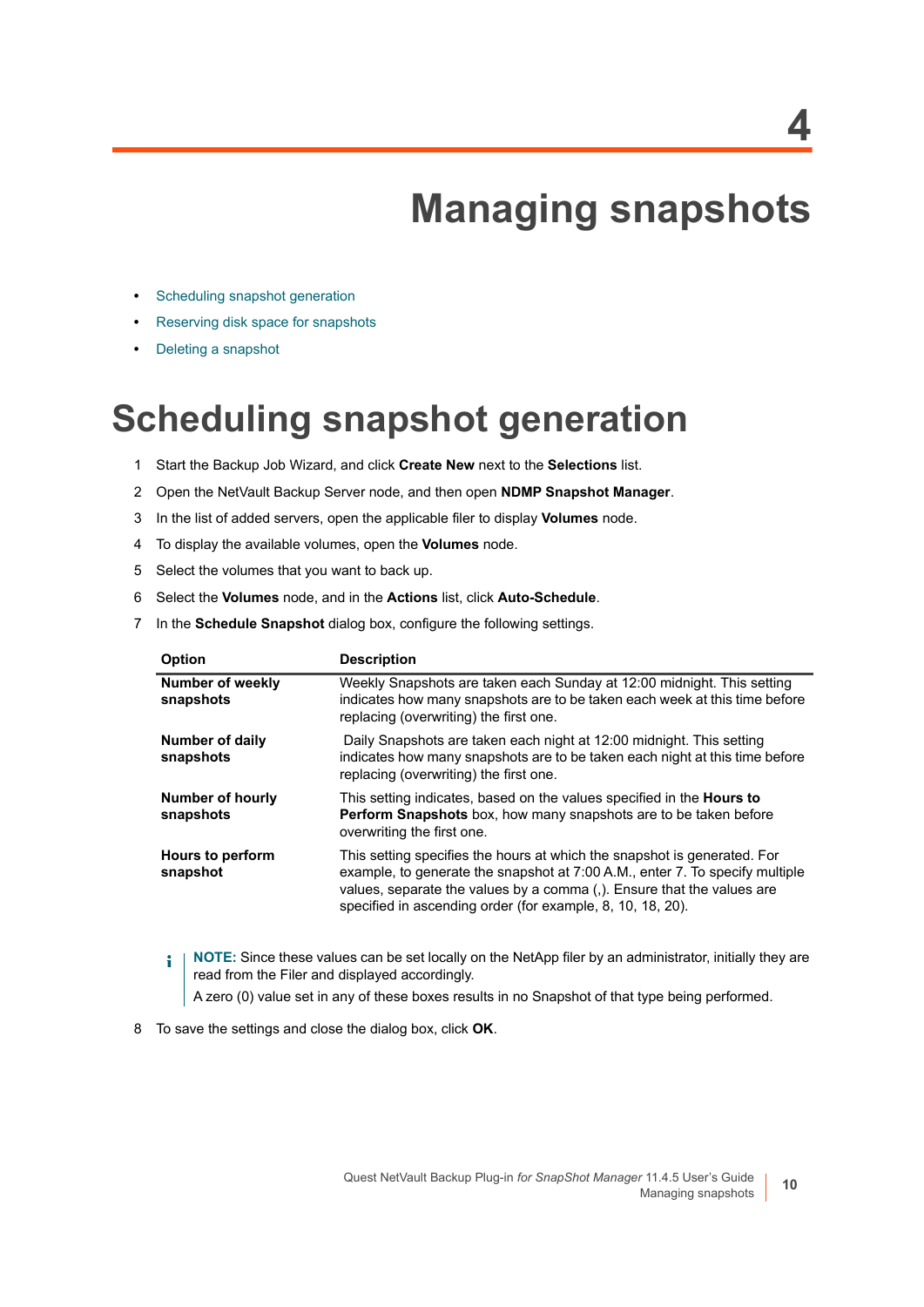### **Example of Auto-Schedule settings**

For this example, the following values were specified in the **Schedule Snapshot** window:

- **Number of Weekly Snapshots** = 0
- **Number of Daily Snapshots** = 2
- **Number of Hourly Snapshots** = 6
- **Hours to Perform Snapshots** = 8, 12, 16, 20

As a result the following would occur:

- **Hourly Snapshots**: The first snapshot is taken at 8:00 A.M., followed by one at 12:00 noon, a third at 4:00 P.M., and the fourth at 8:00 P.M. Subsequently, the fifth snapshot is taken at 8:00 A.M. the following day followed by the sixth and final snapshot at 12:00 pm. The cycle restarts with Snapshot #1, but the time sequence specified in the **Hours to Perform Snapshot** box is maintained. Therefore, NetVault Backup prompts the filer to generate six snapshots starting with first at 4:00 P.M. Being the first of the series of six, this one overwrites the original snapshot taken the first day at 8:00 A.M. The second snapshot is taken at 8:00 P.M., and replaces the initial second snapshot taken at 12:00 noon, and so on.
- **Daily Snapshots**: This Snapshot is taken at 12:00 midnight. This snapshot is separate from the ones taken hourly, unless "0" (Midnight) is set in the **Hours to Perform Snapshots** box. In this case, this Snapshot would take its place. A second Daily Snapshot is taken the following night at the same time. On the third night, the next Snapshot will be taken at midnight, but this one will overwrite the one taken the first night. This process continues to occur each night, with the new Snapshot overwriting the oldest.
- **Weekly Snapshot**: Snapshots set in this field would be taken weekly at 12:00 midnight. These snapshots are separate from other Snapshots except a Daily Snapshot on a Sunday night — this Snapshot would take its place. Since this parameter is set to zero (0) in this example, no Snapshots are taken weekly.

### <span id="page-10-0"></span>**Reserving disk space for snapshots**

- 1 Complete [Step 1](#page-9-2) through [Step 5](#page-9-3) in [Scheduling snapshot generation.](#page-9-1)
- 2 Select the **Volumes** node, and in the **Actions** list, click **Reserve**.
- 3 In the **Reserve** dialog box, configure the following settings.

| <b>Option</b>                                   | <b>Description</b>                                                                                                                                                                                   |
|-------------------------------------------------|------------------------------------------------------------------------------------------------------------------------------------------------------------------------------------------------------|
| <b>Current percentage</b>                       | This setting displays the percentage of disk space reserved for snapshots                                                                                                                            |
| reserved for snapshots                          | currently. The default value is 20%.                                                                                                                                                                 |
| <b>Current space reserved</b><br>for snapshots: | This setting displays the physical amount of space reserved for snapshots in<br>relation to the percentage setting. For example, if 20% of a 10 GB drive is<br>set, this value would read 2.0 Gbytes |
| New Percentage to                               | This setting allows you to modify the percentage of disk space reserved for                                                                                                                          |
| reserve for snapshots                           | snapshots.                                                                                                                                                                                           |

**NOTE:** Since these values can be set locally on the NetApp filer by an administrator, initially they are i read from the Filer and displayed accordingly.

4 To save the settings and close the dialog box, click **OK**.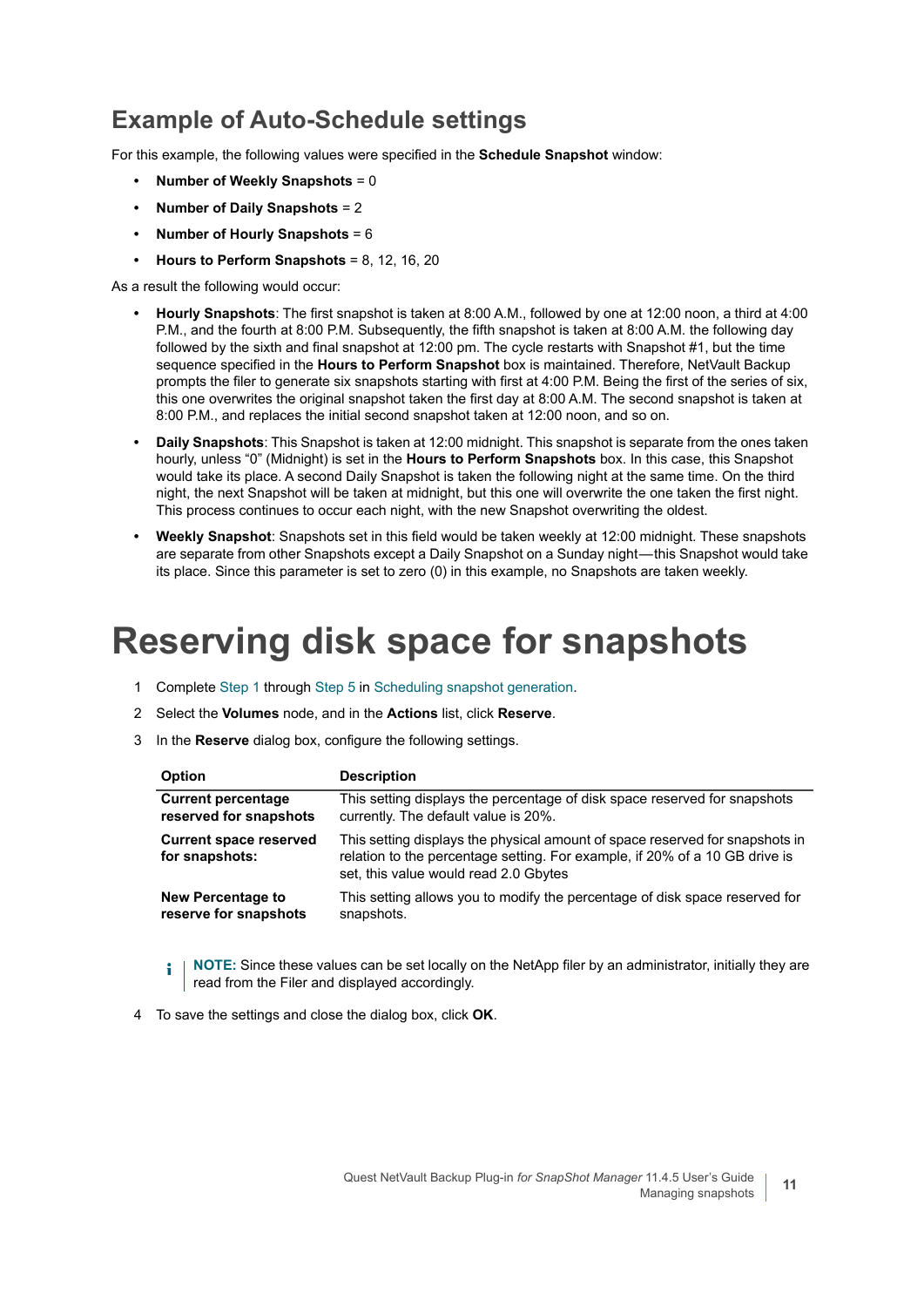### <span id="page-11-0"></span>**Deleting a snapshot**

- 1 In the Navigation pane, click **Create Restore Job**, and then click **Restore Snapshots**.
- 2 Open the NetVault Backup Server node, and in the list of plug-ins, open **NDMP Snapshot Manager** to list the added NDMP Servers.
- 3 Open the NDMP Server, and then open the applicable volume to list the available snapshots.
- 4 Select the snapshot that you want to delete, and in the **Actions** list, click **Delete**.

This option invokes the NetApp **Snap Delete** command on the filer containing the Snapshot. Issuing this command deletes the snapshot from the NetVault Backup Database and the filer.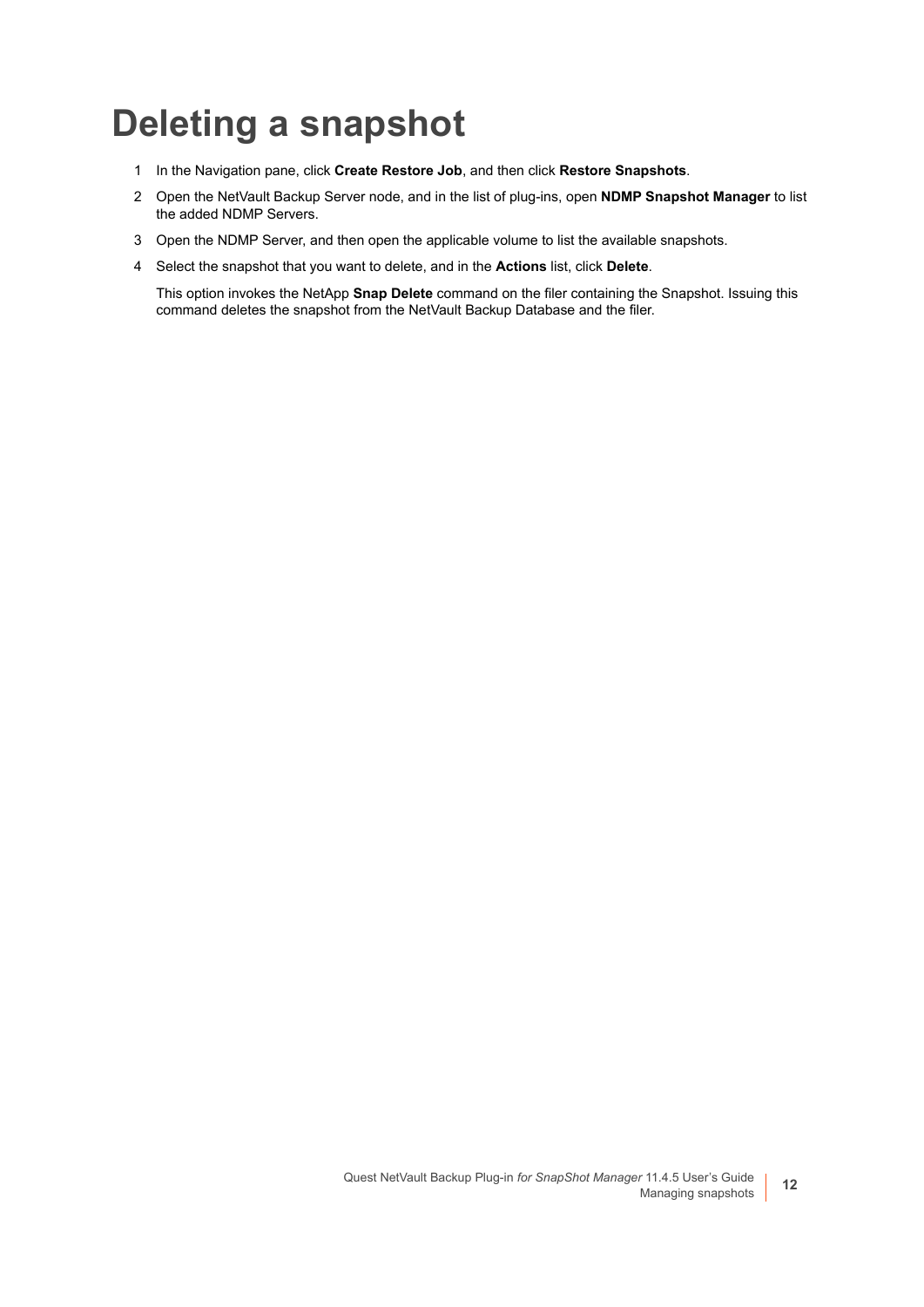# **Restoring data**

<span id="page-12-0"></span>**•** [Restoring data from a snapshot](#page-12-1)

### <span id="page-12-1"></span>**Restoring data from a snapshot**

The restore process for a Snapshot is relatively seamless and only takes a matter of minutes because it is being read locally from the filer's hard disk.

- 1 In the Navigation pane, click **Create Restore Job**, and then click **Restore Snapshots**.
- 2 Open the NetVault Backup Server node, and in the list of plug-ins, open **NDMP Snapshot Manager** to list the added NDMP Servers.
- 3 Open the NDMP Server, and then open the applicable volume to list the available snapshots.

#### **Important Notes**

- **▪** Each time the filer is accessed by NetVault Backup, the Plug-in *for SnapShot Manager* first syncs with it to ensure that all Snapshots performed and removed outside of NetVault Backup are recognized. Therefore, all Snapshots present on that filer are displayed in the selection tree, including those Snapshots performed outside of NetVault Backup.
- **Snapshots generated with NetVault Backup are labeled "NV-xxxx", where "xxxx" represents** increments in each snapshot generated.
- **▪** Only one snapshot can be restored at a time. Restoring the snapshot overwrites all data on the selected volume of the filer.
- 4 Select the snapshot that you want to restore.

If you omit individual items after selecting a snapshot, the job will fail.

5 In **Job Title**, enter a suitable title for the job.

Specify a detailed title that lets you easily identify the job for monitoring its progress.

6 On the toolbar, click **Submit**.

Alternatively, on the **Accept** menu, click **Submit Restore**.

You can monitor the job progress from the **NetVault Backup Jobs** window, and view the logs from the **NetVault Backup Logs** window. For more information about these functions, see the *Quest NetVault Backup Administrator's Guide*.

The Plug-in *for SnapShot Manager* does not provide any **Restore Options** The settings on the other tabs of the **NetVault Backup Backup** window are not applicable to the Plug-in *for SnapShot Manager*. Of the other available tabs, the following function with this plug-in:

- **▪ Schedule** tab: All options
- **▪ Target** tab: No functionality in this tab is supported
- **▪ Advanced Options** tab: Only the **Pre-** and **Post Script** option.

If you set any other options on the tabs, the job fails or the settings are ignored.

7 Click **Next**.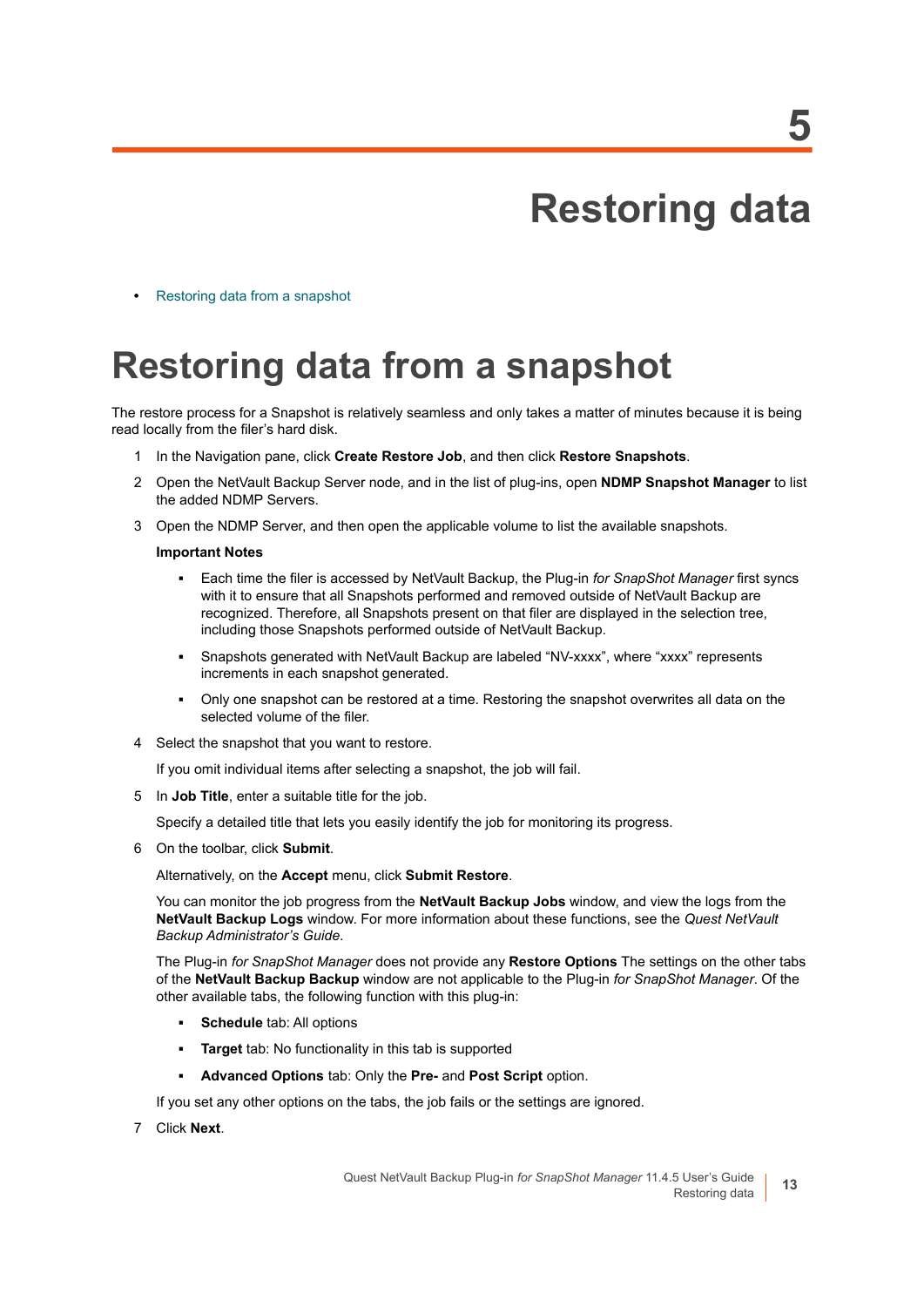- 8 Select or create the Schedule Set and Advanced Options Set.
- 9 For more information about these sets, see the *Quest NetVault Backup Administrator's Guide*.
- 10 To submit the job for scheduling, click **Submit**.

You can monitor the job progress from the **Job Status** page and view the logs from the **View Logs** page. For more information about these functions, see the *Quest NetVault Backup Administrator's Guide*.